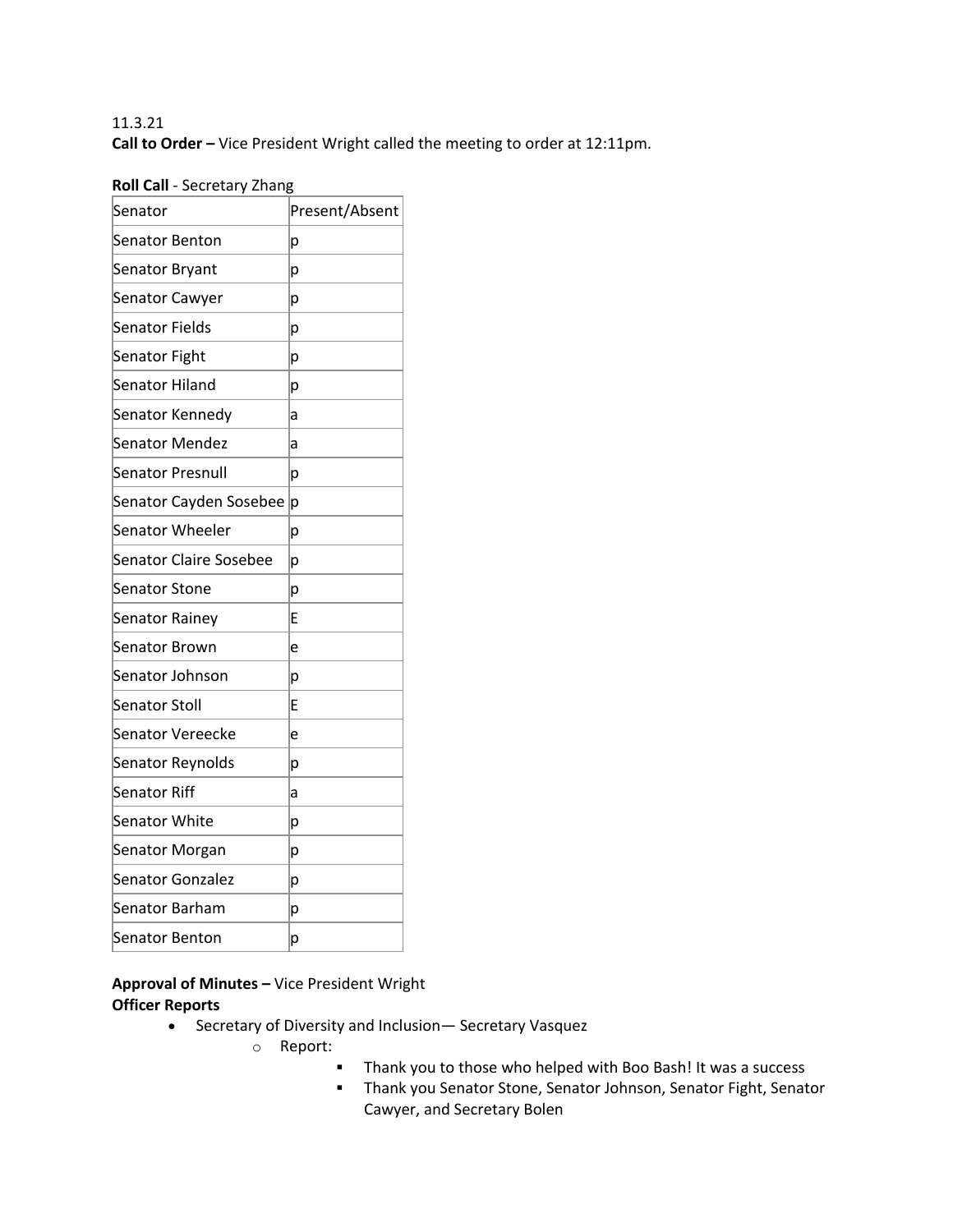- § DDI and CSS is hosting a Thanksgiving Canned Food Drive November  $1<sup>st</sup>$  - November  $15<sup>th</sup>$ ; Donation boxes are in several places on campus
- o Thank you to those who helped with Boo Bash! It was a success
- Secretary of Community Outreach— Secretary Hitt
	- o Report:
		- Green and Gold Giveback is this Saturday be @ Doc Bryan at 7:30 AM
		- Blood Drive is coming up
- Secretary of Public Relations— Secretary Burgess
	- o Report:
		- Senate Photo can be found in the attachments!!
		- Time out for Tech is Tomorrow(11/4) at the Student Union!
			- from 8:00-9:30AM
			- Kaitlyn Wright and Hunter Rainey will be tabling for us
- Secretary of Internal Affairs-Secretary Zhang
	- o Report:
		- § A short presentation about Robert's Rules of Order
		- Announce Senator of the Month for September & October
			- September: Cayden Sosobee
			- October: Allicen Fight
- Secretary of Student Development— Secretary Holmes
	- o Report:
		- Sending out a poll for food to have at last meeting.
			- Any food allergies or dietary needs?
- Secretary of Finance and Administration— Secretary Bolen
	- o Report:
		- § Updated balance: \$8,757.76 as of 11.3.21
- Vice President— Vice President Wright
	- o Report:
		- Dean of Colleges please set up meetings with your Deans. I've passed out the Dean Interview Template to help with this. If you have any problems, my number is on that sheet
- o Committee reports:
	- Jerry Committee: Senator Fight
		- **Thank you everyone who helped and played a part in Jerry Day!**
		- § Spirit Committee: Senator Hiland
			- § No report
	- § Traffic and Safety Committee: Senator Holmes
		- Safety Walk November  $11<sup>th</sup>$  @ 8 pm starting at the bell tower
		- P-Safe Trivia Night Nov 22<sup>nd</sup> @ 7pm in the Union